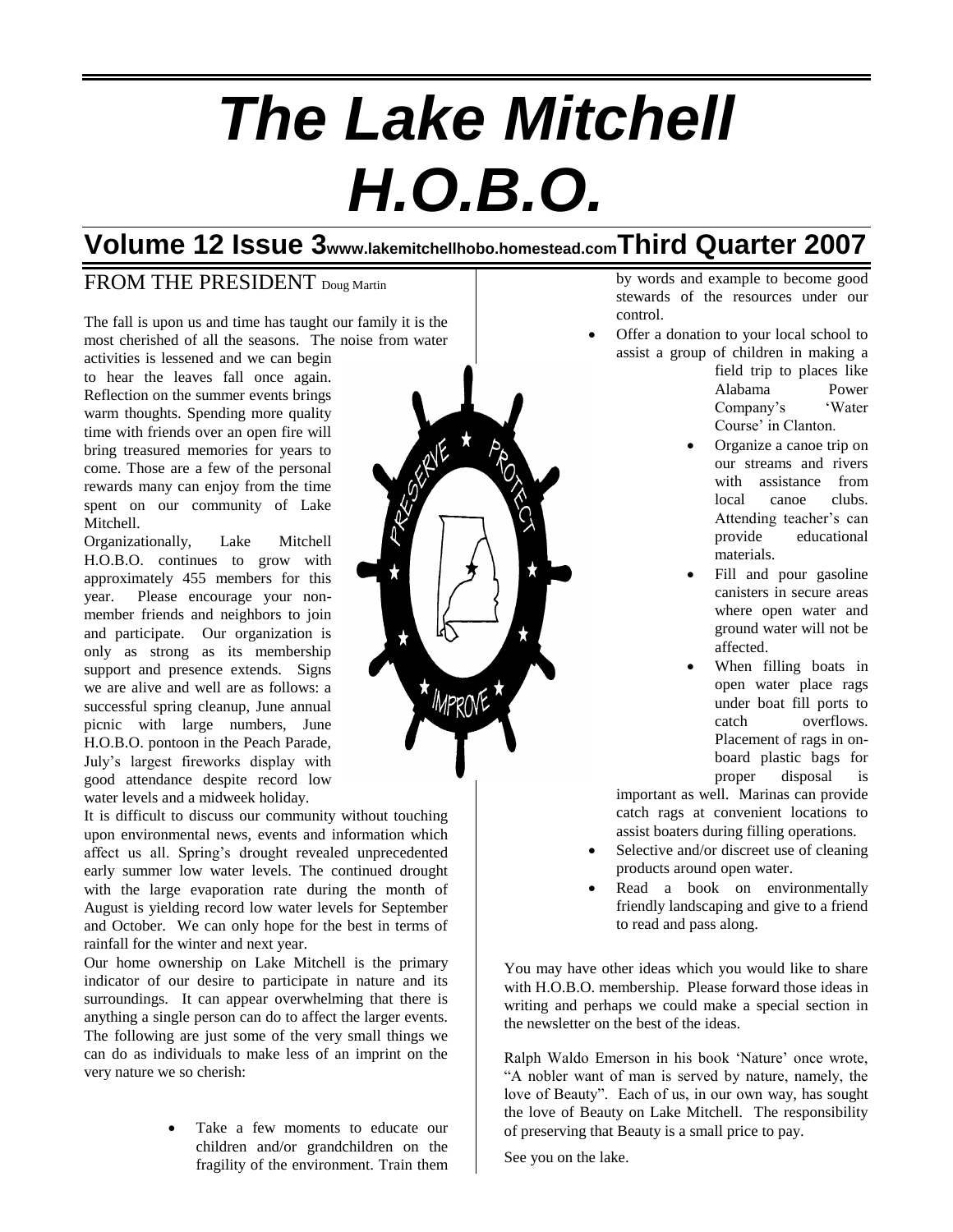## **2 The Lake Mitchell H.O.B.O.**

### **AREA REPRESENTATIVE REPORTS**

#### **Area 3** Dan & Judy Murchison

Hello friends in Area 3. Just a little note to remind you, if you don't find an "M" beside your name on this newsletter - your dues have not been received. We would love to see Area 3 have 100% membership. Send your \$25.00 made out to Lake Mitchell H.O.B.O. to P. O. Box 1324, Clanton, Al 35046 and support your association. H.O.B.O. is trying hard to Preserve, Protect and Improve our lake.

Our new President Doug Martin from the Cove Branch area is doing an outstanding job of bringing new ideas and new people into working for the betterment of our lake. I don't think I have talked to a single new active member that hasn't told us how much they are enjoying themselves, as well as how good they feel about their contribution as active members of H.O.B.O.

**Area 5** Sonny & Peggy Bullard

This summer has been "short" and very hot therefore I'm sure most of you are ready for fall. Our friends and family have enjoyed the lake regardless of the water level and heat. We hope all of you have had a safe and fun-filled summer as well.

We are proud to report that Larry Minor is doing great after his kidney transplant in July. We talked with him on September 13 and he had just returned from his check up with a great report. The young man who gave his kidney to Larry is doing great as well and we give God all the praise.

Work on county road 472 has been going on for some weeks now and we were told that it would be paved soon. We are not going to jump up and down until we see the black stuff go down, but hope it will happen soon. You may be able to hear us shout for joy all the way to your place when it happens. Just keep you ears open.

Please remember to let us know if you have a change of address, phone number or email so that we don't lose contact with you. On occasion we will send info about the lake or lake projects to those in our area and if you haven't received any emails from us it only means we don't have your address. We promise no junk mail will be sent from us to you, only information that could be of value to you. Our email is [bullspad@bellsouth.net.](mailto:bullspad@bellsouth.net) Our phone number is 205-755-9514.

Our fall lake clean up will be October  $13<sup>th</sup>$  and we hope that Area 5 will be well represented. It isn't all work, we have time for food and fellowship as well; so ladies and gents even if you can't clean come and support those who do. Hope to see you there and have a GREAT FALL YA'LL!

#### **Area 9** Dale & Patty Vann

As chicken little would say "the water is coming, the water is coming". I can't say exactly when but the county has started clearing the right of way to start digging for the pipe. It's on the way. Maybe by the next newsletter I can give you more specific information on this project.

Did you notice on Channel 6 News that Logan Martin and Smith Lake were down to winter pool on this Labor Day? And guess who's lake water was at almost normal…Lake Mitchell.

I hope all of you had a great summer and now it's the time of the year I like; coming to the lake, watching the leaves turn to their fall colors and watching college football on the tube. What a way to spend a weekend!

For those who have not heard, Wayne Maddox pasted away. Wayne and Doris had their place on Lake Mitchell since the early 70's. Our thoughts and prayers go out to the Maddox family.

#### **Area 10** Roxanne & Doug Martin

Summer is over and I hope all of you had a great one. We added several new residents in our area, Pate and Mickey Latham, Cindy and Darrell Vice, and Judy and Danny Stevens; we welcome them to Lake Mitchell.

We will be having our Fall Area Party soon, watch the mail for your invitation. These gatherings are a great opportunity to meet your neighbors on the lake. I hope our lake is back to full pool by the time you read this; it has been a summer for the record books. Now it is time to move on to football, school, beautiful leaves, holidays and **most** important cooler temperatures (I hope!). If I can be of any assistance to any of you please don't hesitate to contact me at home 755-0863, or by email roxymartin@mindspring.com.

#### **Area 14** Eric & Rose Green

*"WATCH OUT!*" How many times have you said that as you were driving along county road 1 and came upon a cement or a semi truck carrying a large load of supplies and flying down the middle of the road? There is a lot more traffic on this road due to the new subdivisions being developed in the area. Please look for oncoming traffic as you travel along these roads. In most cases these drivers have never been down these roads before and don't always drive slowly. Please be extra careful and observe the speed limits in hopes to avoid any collisions.

On a personal note, I would like to say "*THANK YOU*" to H.O.B.O. and all of our friends and family of the lake community for all of the flowers, thoughts and prayers that were sent to me. So many of you reached out to help in my time of need. I truly believe that without all of your support I would not have made it through such a serious surgery and recovered so quickly. My heartfelt thanks again, Rose Green.

#### *Also from Area 14:*

Area 14 Wildlife and Bluff Roads Paving Fund: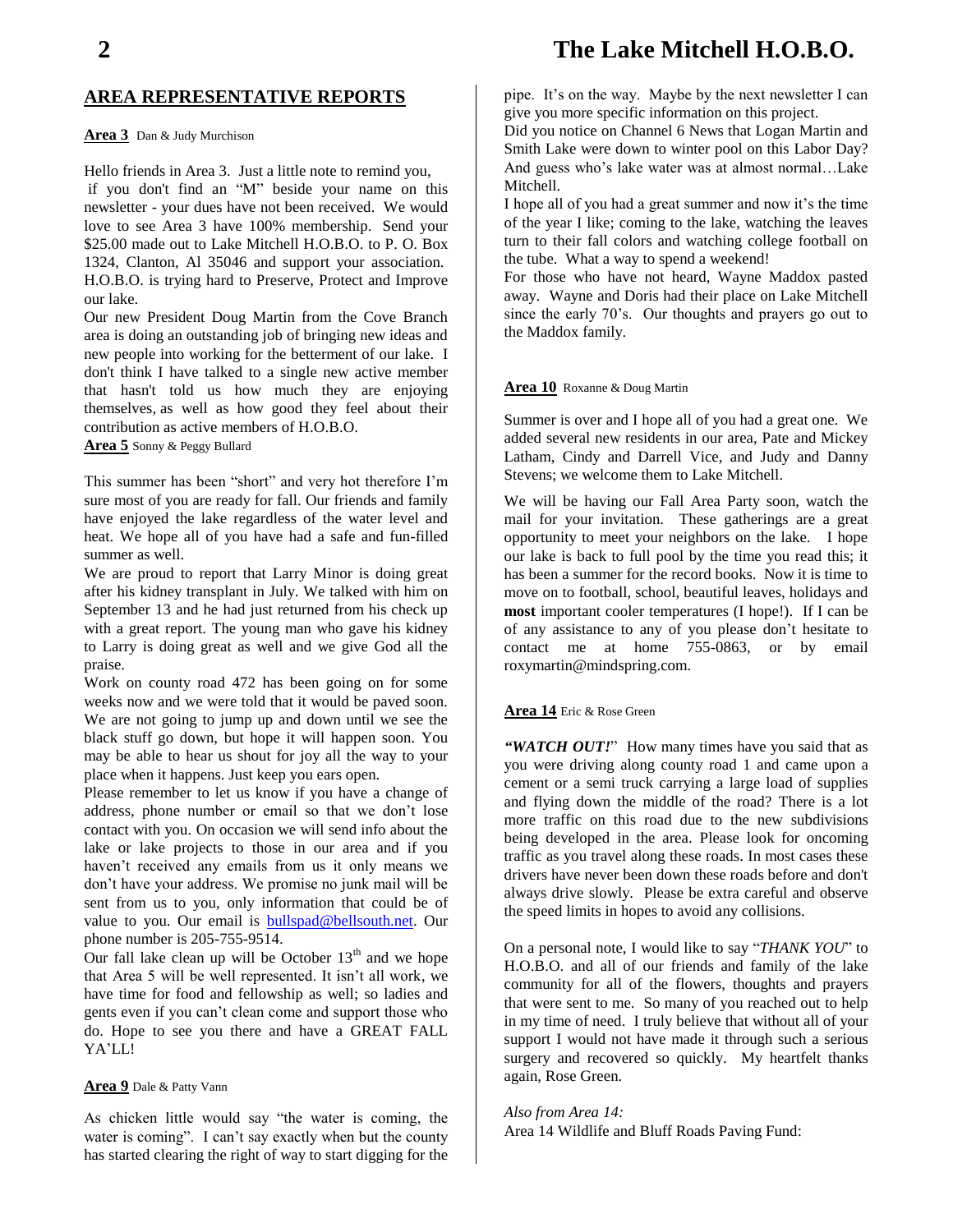Apparent lack of interest in this project has been very surprising and disappointing with only six families out of 43 contacted having contributed a sum of \$5,500 to date. However, the deadline to raise the remaining \$24,500, and to have these roads considered for paving in 2008 has been extended until December 1, 2007. The receipt of pledged contributions would bring the total to about \$10,000, but the goal cannot be met without participation from almost everyone who accesses their property from these roads.

Without further hesitation, please make your check payable to "Wildlife and Bluff Roads Paving" and mail to:

> Margie Hunt 1515 Valley View Circle Birmingham, AL 35209 205-879-5916 [tomormargie@bellsouth.net](mailto:tomormargie@bellsouth.net)

**Area 15** Anita & Jerry Lawson

I know the question is - when are we getting water? The hold up is the City of Rockford. They have not been able to obtain permits needed from the state. At this point, the drawings submitted by an engineer have to be redrawn to the state's specifications. This is in process. As soon as the permits are obtained the bid process will begin. The pipe has been purchased by Bill Spratlin as well as the City of Rockford. Bill Spratlin was required to put in a tower and this process has begun. So it seems work has progressed on our end and we will meet in the middle.

I need to have a couple of "lookouts" that will advise me of any illnesses, deaths, moves, and other happenings in our area. I need someone in slough 9 and also on the main river to help me out. You could just email me info. Any volunteers?

Lake clean up is October 13. If you would like to participate but will not be there on the 13th, I can supply you with bags now and you could fill them with lake trash (no personal) and place them on your pier or our pier prior to that Saturday. Just call me.

Area 15 wants to be the "best" neighborhood on the lake. Watch out for your neighbors. Be sure your boat house sign is in place. If you need one, do not hesitate to call me. Also if you need a refrigerator magnet with the Fire/Rescue Boat number - call me. We cannot just call 911 as this goes to the Sheriff of Coosa County and not directly to the Fire/Rescue Boat.

#### **COMMITTEE REPORTS**:

**Water Quality Report** Sam Piccolo, Chairman

| <b>PARAMETER</b> | <b>ACCEPTABLE</b><br><b>RANGE</b> | <b>SIX SITE</b><br><b>AVERAGE</b> |
|------------------|-----------------------------------|-----------------------------------|
| Dissolved $O2$   | 5-9                               | 7.6                               |
|                  | $6.5 - 8.2$                       | 8.57                              |

# **3 The Lake Mitchell H.O.B.O.**

| Alkalinity |          | 73 26 |
|------------|----------|-------|
| Hardness   | 10 - 120 | AR 96 |
| $\sim$     | ___      |       |

Quarterly Report Average Water Quality

A low **dissolved oxygen** level indicates a demand on the oxygen in the system. Pollutants such as inadequately treated sewage as well as decaying natural organic matter can cause low oxygen levels. The **ph** scale ranges from very acidic such as battery acid to very basic such as household lye. The midsection of the scale between 6.5 to 8.2 is optimal for most organisms. If a body of water has an abundance of buffering materials causing high **total alkalinity**, it is more stable and resistant to ph changes. When alkalinity is above 20mg/l there is a marked increase in nutrient utilization**. Hardness** refers primarily to the amount of calcium and magnesium, which enters the water mainly by leaching of rocks. Both minerals are essential to the development and growth of aquatic plants and animals.

## **BULLETIN BOARD**

#### **2007 Calendar of Events**

H.O.B.O. is your organization! Members are welcome at all meetings and social functions. Annual membership dues in H.O.B.O. are \$25.00 per family, payable each January. See the back page of this newsletter for the applicable form.

| Oct $19$ |        | 6:30 p.m. Board of Directors meeting | <b>FUMC Clanton</b>  |
|----------|--------|--------------------------------------|----------------------|
| Oct $13$ | 8 a.m. | Fall lake clean-up                   | <b>Higgins Ferry</b> |
| Nov $16$ | 7 p.m. | Annual General Membership            | <b>APCOConf Cntr</b> |
|          |        | meeting                              |                      |

#### **October 13 is Lake Mitchell Fall Cleanup**

The fall cleanup will be held at Higgins Ferry Park on Saturday, October 13 from 8:00 a.m.until noon.

It will be followed by a picnic lunch provided by H.O.B.O. There will be free t-shirts for participants and even more rewarding fun. There are no Alabama or Auburn home games on this Saturday, so please plan to attend. We need you!

Please contact Larry Waldron at (205) 987-7217, or Doug Martin (205) 755-0863 for more information.

#### **Make plans to attend Annual Meeting**

Our annual meeting for the organization will be held on Friday evening, November  $16<sup>th</sup>$  at 7:00 p.m. at the Alabama Power Company Conference Center, Highway 31 in Clanton. Please make plans to attend. It is a great opportunity to meet others of our lake community, be updated about current issues, and ask questions. If you have a particular concern or question, please contact Doug Martin by email to inquire about the agenda. [dougmart@mindspring.com](mailto:dougmart@mindspring.com)

#### **ANNOUNCEME**

*This section has been added to our regular format to announce human interest items such as births, deaths,*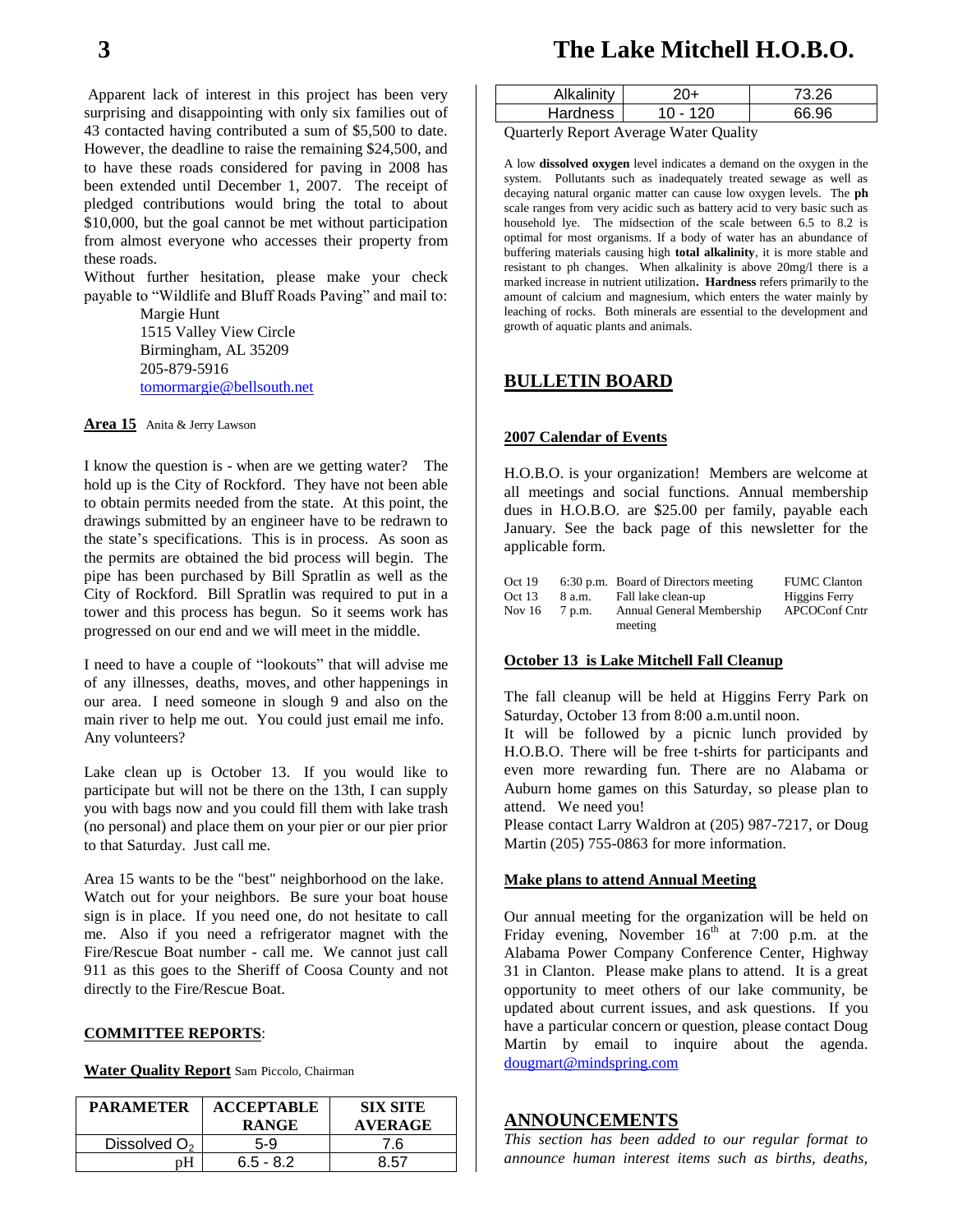# **4 The Lake Mitchell H.O.B.O.**

*weddings, etc. If you have an announcement to submit please email the notice to [beckmau@earthlink.net](mailto:beckmau@earthlink.net) and [gugga4@bellsouth.net](mailto:gugga4@bellsouth.net) for editing and inclusion.*

#### **How do you know you are a member?**

Your newsletter mailing label will have an "M" and the digits "07" if we have received your dues for the 2007 calendar year. The first line also contains a digit(s) representing the area where you reside on the lake. Use this digit to determine who to contact as your area rep. We value your membership yearly! Your dues help support projects sponsored by the organization and every little bit helps. Thank you for your continued support.

#### **911 Boathouse Signs**

We have a supplier for the green on white address identification signs for use on your boathouses and piers. These are a significant aid to Marine 9 in case of emergency. The cost of the sign is \$9.00. If you would like to have it mailed directly to you rather than coordinate pickup from your area representative, the cost of mailing is an additional \$3.00 per sign. If you do not have one and would like to order, please contact Jim Woodrow at 663-4196 or 755-0055. His email is **[ajwking@aol.com](mailto:ajwking@aol.com).** As an alternative you may contact Judy Murchison at 755-0521, or in Birmingham at 823- 2308, [gugga4@bellsouth.net.](mailto:gugga4@bellsouth.net)

#### **Memorial Gifts**

*In memory of from*

*The Lake Mitchell Memorial Fund is available for gifts in honor or in memory of a friend or loved one. Please send your contributions to our post office box and note your check accordingly. The intent is to set aside these funds until there is a sufficient amount to fund special projects.*

*There were no contributions received this quarter.*

#### **Fish Habitat coordinates for trees placed Feb 2007**

32.83941960, -86.45309442, 001 32.84004815, -86.45374339, 002 32.85185356, -86.45721354, 003 32.85195199, -86.45722255, 004 32.83910910, -86.41393132, 005 32.85601044, -86.44033149, 006 32.85290605, -86.46200865, 007 32.86034127, -86.41566189, 008 32.85763832, -86.44380164, 009 32.86607248, -86.44633439, 010

**Chilton County Leadership Class 2007-2008**

Chilton County Leadership is a program organized under the guidance of the Chilton County Chamber of Commerce and the Alabama Cooperative Extension System. A class conducted every other year strives to develop leadership potential within Chilton County. The class offers participants a learning experience in areas such as county history, local industry, county educational structure, the county judicial system, and develops the ability to work together through a class project benefiting the county.

The class of 2007-2008 has four members with ties to Lake Mitchell. All are H.O.B.O. members and three are Lake residents. As an organization we take pride in the fact that our members are active in civic affairs. We want to thank Becki McCallum (Area 7), Lisa Owen (Area 7), Steve Miles (Area 6), and Tom Powers (Area 8) for being in the current class.

Previous H.O.B.O. participants in Chilton Leadership include Renee Powers, Dan Murchison and Jim Woodrow. They continue to be active in both H.O.B.O. and Chilton County.

#### **Please don't bring carp to Lake Mitchell**

You may have read reports in your local paper about bighead carp and silver carp. These non-native fish can pose a threat to our indigenous water species. Please be careful to not spread these fish or their eggs to our lake. Don't use baitfish from other lakes, and wash off your boat after leaving any body of water.

As reported in a recent newspaper:

The state is asking Alabama fishermen to watch for a couple of non-native fish species that threaten to dominate the fish populations of streams and lakes in this state. Most of all, fishermen are being asked to be careful not to spread the species from lake to lake.

The bighead carp and silver carp are two fish species that have caused major problems after spreading within the lakes and rivers of the Mississippi River region in the central United States. They are both now in Alabama. These fish compete with mussels, fry and even some adult fish for food.

Bighead carp, which can grow to 100 pounds, are already found in several places. The world-record bighead carp was taken by a bow fisherman on Lake Guntersville. Others have been found elsewhere on the Tennessee River, the Alabama River and the Tallapoosa River.

The silver carp, a native of China, was introduced into the United States in the 1970s as a way to control algae growth in municipal wastewater treatment facilities. This fish can quickly grow to weigh 50 pounds or more. The silver carp has been documented in the Black Warrior and Tallapoosa rivers and Yates Reservoir.

These fish can grow very large very quickly and have been noted to cause boating accidents by their size.